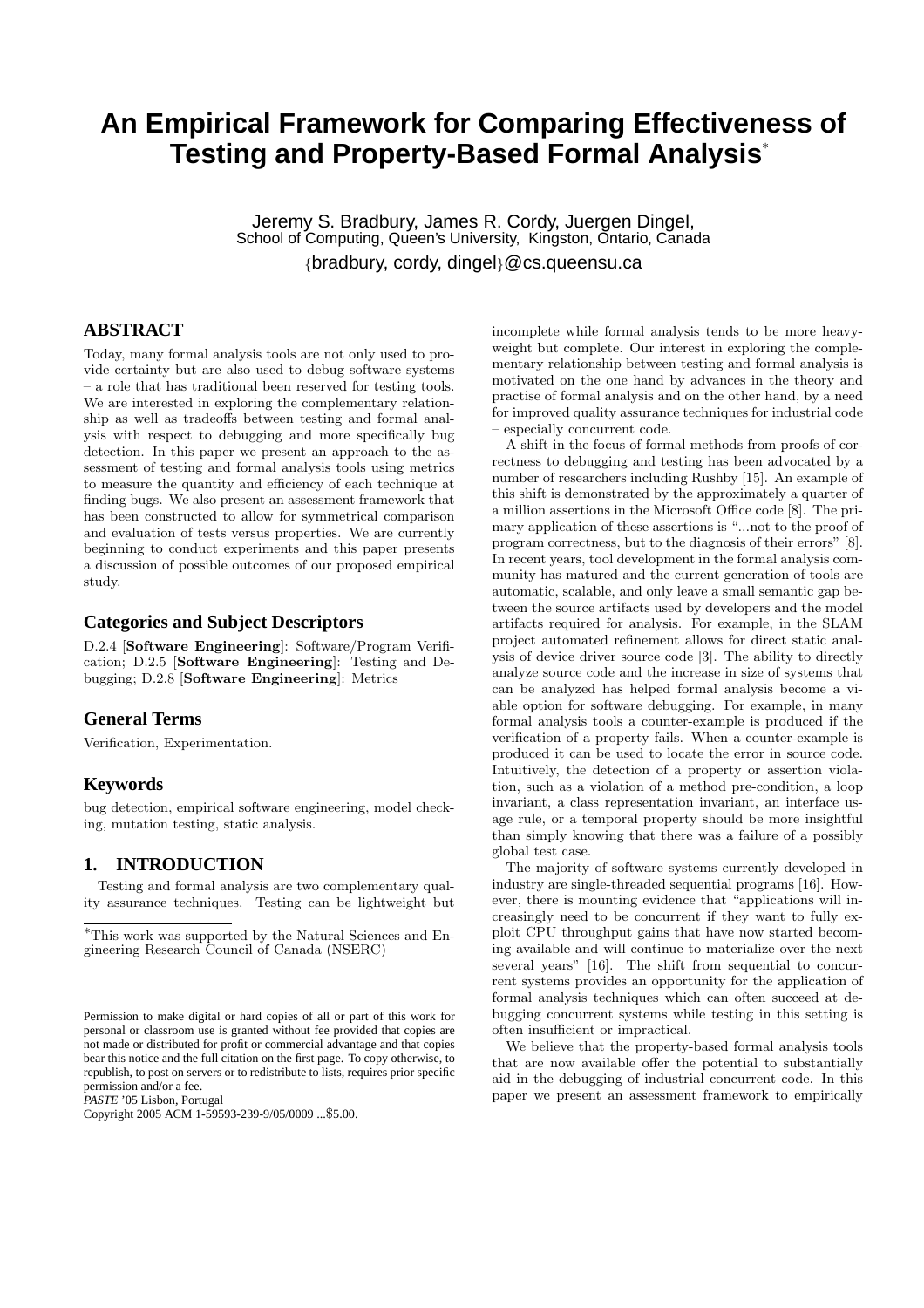evaluate and identify the tradeoffs between formal analysis and testing with respect to bug detection. Our goal is to use the assessment framework to answer several open questions that have not been addressed in previous research:

- How good is property-based formal analysis at finding bugs in source code?
- How efficient is a formal analysis technique at finding bugs in comparison to testing or in comparison to another formal analysis technique?
- Can a hybrid approach that combines formal analysis and testing ever find more bugs or be more efficient than either approach used in isolation?

Furthermore, we hope to use our framework and future empirical results to identify ways to integrate formal analysis and testing to better aid in debugging software.

#### **2. PROPOSED EXPERIMENTAL STUDY**

The goal of our proposed study is to statistically evaluate test suites and sets of formal properties using metrics to determine both the quantity of bugs found and the efficiency of each approach. We will outline our experimental setup and procedure before discussing possible research outcomes.

### **2.1 Experimental Setup**

Selection of Metrics. We will use mutation testing metrics [2] to assess the quantity of bugs found. Mutation testing uses mutation operators to generate faulty versions of the original program called mutants. If we assume the original program as being correct then a mutant version that is non-equivalent can be thought of as having a bug. The percentage of non-equivalent mutants detected (killed) by a test suite or property set is the mutant score. We have chosen to use a mutation metric because a recent study found that mutant faults were a good measure of real faults [2].

To evaluate the efficiency of testing and formal analysis at finding bugs we record the overall cost of executing the test suite and verifying the property set. Additionally, we record the time to run each test case and verify each property and then average the time over the number of mutants killed by each to determine the cost to kill each mutant.

Selection of Testing and Formal Analysis Techniques. In our experiments we plan to evaluate existing test suites and properties. We want to evaluate properties using analysis tools that satisfy the following characteristics: ability to take source code of a modern programming language such as  $C/C++$  or Java as input, ability to analyze a program with respect to a set of properties, and the ability to produce a counter-example if a property is not satisfied. We also want tools that are lightweight, scalable, and automatic because we want formal analysis to be a viable and practical complement to testing even in industrial settings.

Our set of criteria suggest the use of static analysis tools which are scalable but incomplete. After considering a number of tools we decided to assess one formal static analysis tool in our first experiments – Path Inspector [1], a plug-in for GrammaTech's<sup>1</sup> CodeSurfer that can analyze sequential  $C/C++$  source code. In Path Inspector the user can specify sequencing properties based on temporal logic property patterns [5]. For example, one type of property is " $P$  occurs globally" where  $P$  can be any program point (e.g. a function call). A property in Path Inspector is verified by analyzing the control flow graph of the system. If the property is not satisfied a counter-example is displayed. Since Path Inspector is incomplete spurious results are possible because some of the paths in the control flow graph maybe infeasible during execution.

Although our criteria suggest the use of static analysis tools, other techniques traditionally associated with formal analysis (e.g., model checking, theorem proving) could also be used provided they satisfy the criteria. In the future we plan to run experiments using the model checker Bogor [13]. Bogor includes a plug-in called Bandera which allows for the analysis of Java programs using Linear Temporal Logic (LTL) properties or assertions. The benefits of using Bogor are the analysis is complete and spurious results are not possible<sup>2</sup> , and concurrent programs as well as sequential programs can be analyzed. In addition to Bogor, tools based on automatic abstraction refinement (e.g., SLAM, Magic, Blast) could be used.

Selection of Example Programs, Test Suites, and Property Sets. In selecting example programs to use we are limited in size by the scalability of the formal analysis. We have tried to find example programs that have a mature test suite and an existing property specification. Unfortunately, it is difficult to find suitable real-world source code, and even more difficult to find examples with a mature test suite and property specification. Therefore, for the purpose of our experiments we had to consider examples with no preexisting tests or properties.

To start, we will use a set of small programs created by Siemens [6, 10, 14] that include a pattern replace program, priority schedulers, lexical analyzers and others. The sample programs are written in C, which will allow us to evaluate properties in Path Inspector. Each program has existing test suites, some that provide branch coverage and others that are generated at random. These programs do not have existing temporal logic properties that can be evaluated in Path Inspector. As a first step we plan to generate properties randomly and compare them to randomly generated test suites. We also plan to hand-craft a set of properties for comparison with more sophisticated and mature test suites.

In addition to the Siemens programs, we plan to run our experiments on several other programs involving standard data structures and sorting routines.

### **2.2 Experimental Procedure**

To support the experimental procedure we have developed an assessment framework with a high-degree of automation to allow for a large number of experiments to be carried out as efficiently as possible. Our assessment framework (see Fig. 1) essentially consists of a Java application that acts as a wrapper to all of the other tools and scripts used. The framework is generic enough to allow for the comparison of testing with formal analysis using Path Inspector or a model checker such as Bogor. However, for simplicity we will only explain the assessment framework in the context of comparing testing with formal analysis using Path Inspec-

<sup>1</sup>GrammaTech home page: http://www.grammatech.com

<sup>&</sup>lt;sup>2</sup>Spurious results may occur in Bogor if abstraction is used in the Bandera translation from Java to BIR(the Bogor modeling language).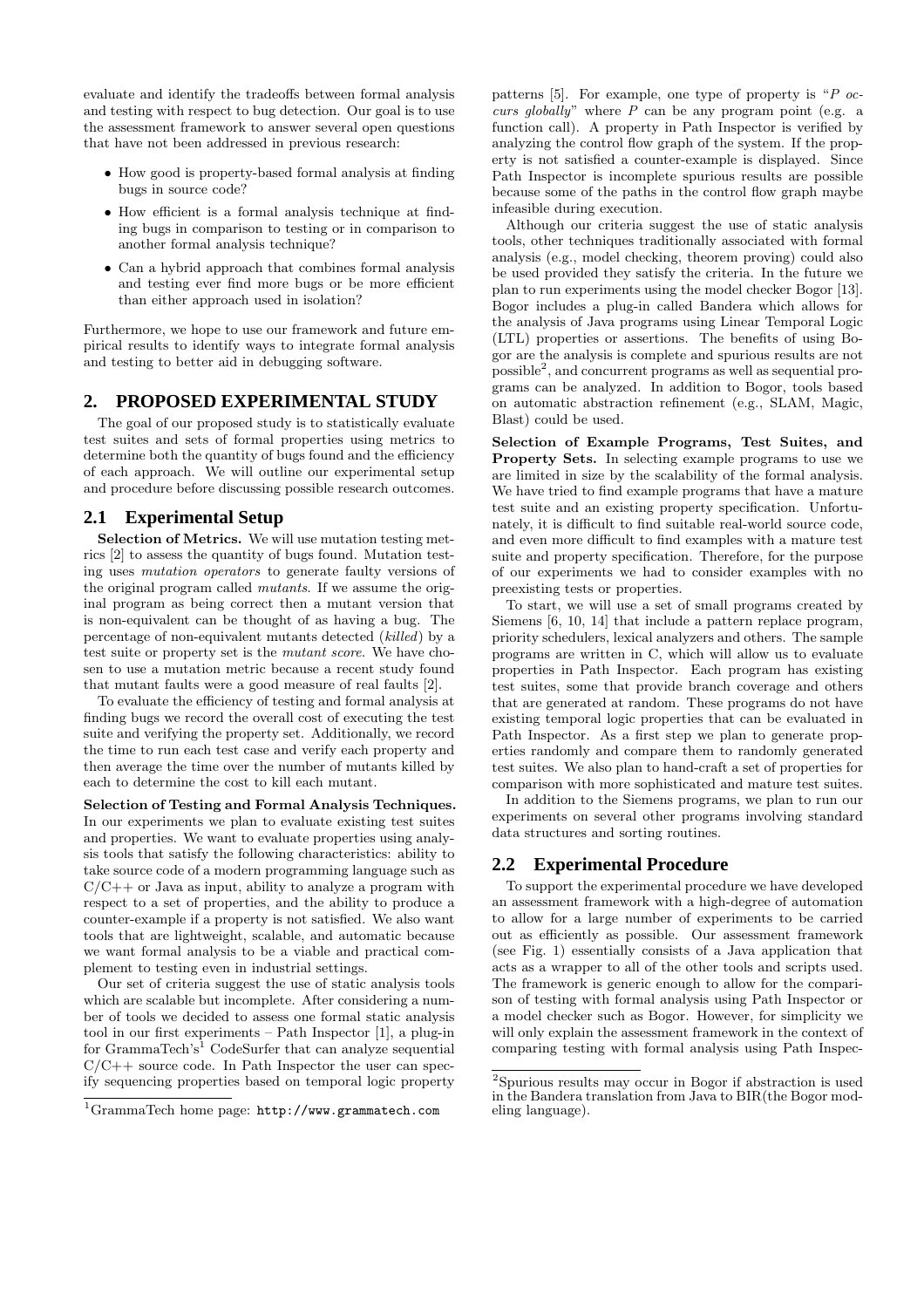tor. When comparing testing with Path Inspector analysis the framework requires as input a  $C/C++$  program and an accompanying test suite and property set. Once the inputs have been selected, the framework implements the four main steps of the experimental procedure:

- 1. Mutant generation: A built in set of mutation operators can be selected individually to allow for the generation of mutant  $C/C++$  programs to be customized. In the future we also plan to add new mutation operators depending on the domain. For example, in a concurrent programming domain we might adapt a general re-order statements mutation operator to only re-order statements from inside to outside a critical region and vice versa.
- 2. Formal Analysis: Our application calls an automatically generated script which allows all of the formal analysis to be performed automatically. For our set of properties we first evaluate each property using the original program to determine the expected outputs. Next, we evaluate our property set for all of the mutant versions of the original program. During formal analysis all of the verification results, generated counterexamples, and analysis execution times of each property with each program are recorded.
- 3. Testing: Our application calls an auto-generated script which compiles the source code and executes the testing, recording the output result and execution time for each test case with each program.
- 4. Collection and display of results: We compare the execution and verification results of the original program with the results of executing and verifying the mutant programs to see if each test case and property was able to distinguish the mutant programs from the original (see Table 1).

The current status of the assessment framework is that we have implemented the mutation, testing, and formal analysis and are currently completing the display of results. We are also working to make the framework more customizable and flexible to support a wide range of experiments using different programs, languages, tools, and properties. For example, we would like to compare different formal analysis techniques (e.g. Path Inspector vs. model checking) and compare different types of properties (e.g. assertions vs. LTL properties).

|                                   | <b>Assessment Results Reported by the Framework</b>         |
|-----------------------------------|-------------------------------------------------------------|
| Tests                             | • Mutant score for each test case/test suite                |
|                                   | • Execution cost for each test case/test suite              |
|                                   | • Number of test cases that kill each mutant                |
| Properties                        | • Mutant score for each property/property set               |
|                                   | • Execution cost for each property/property set             |
|                                   | • Number of properties that kill each mutant                |
|                                   | • Mutant score for each property pattern type               |
|                                   | • Types of mutants killed by each property pattern type     |
| Integrating tests<br>& properties | • Hybrid set of tests and properties that achieve the       |
|                                   | highest mutant score                                        |
|                                   | • Hybrid set of tests and properties that achieve a certain |
|                                   | mutant score (e.g. 90%) and                                 |
|                                   | o has the lowest execution cost                             |
|                                   | o has the smallest set of tests and properties              |

Table 1: Types of results collected and reported



Figure 1: Assessment framework

### **2.3 Possible Outcomes**

We are currently completing the results reporting and therefore we can only discuss possible outcomes that are based on preliminary results. These results involve one program using Path Inspector and one program using Bandera in combination with a standard model checker. Both programs were evaluated using a small set of properties and mutant operators. Based on our preliminary results we believe that further experimentation will show that in certain cases formal analysis can find bugs that testing can not find and vice versa. For example, in a concurrent setting testing may not be able to find certain bugs at all, while formal analysis can. Moreover, we suspect that formal analysis using Path Inspector is not as beneficial as testing when it comes to finding bugs in conditional expressions (e.g. incorrect relational operators) because of the imprecision inherent to static analysis.

In terms of efficiency, one possibility is that we will find that formal analysis can be as efficient or better than testing in certain cases. For example, if a given property kills a number of mutants that are normally killed by a set of test cases, it is possible that sometimes the execution time for verifying the property is less than the time required to run the test cases. If this is the outcome of our research then an optimal quality assurance approach with respect to execution cost might be hybrid and include both formal analysis and testing. If the outcome is that testing is always more efficient then formal analysis with a given tool we would still like to know by what factor is it more efficient because the analysis of the properties might still provide increased insight to developers that can be factored against its increased cost. Therefore, we would also like to know the kinds of properties that kill mutants and see if they have other benefits for developers in addition to finding bugs.

### **3. RELATED WORK**

Mutation testing has been used in the testing community for over 25 years and has proven to be a useful comparison metric for assessing and improving multiple test suites. Unlike test suite assessment, property assessment with respect to source code does not appear to be well researched.